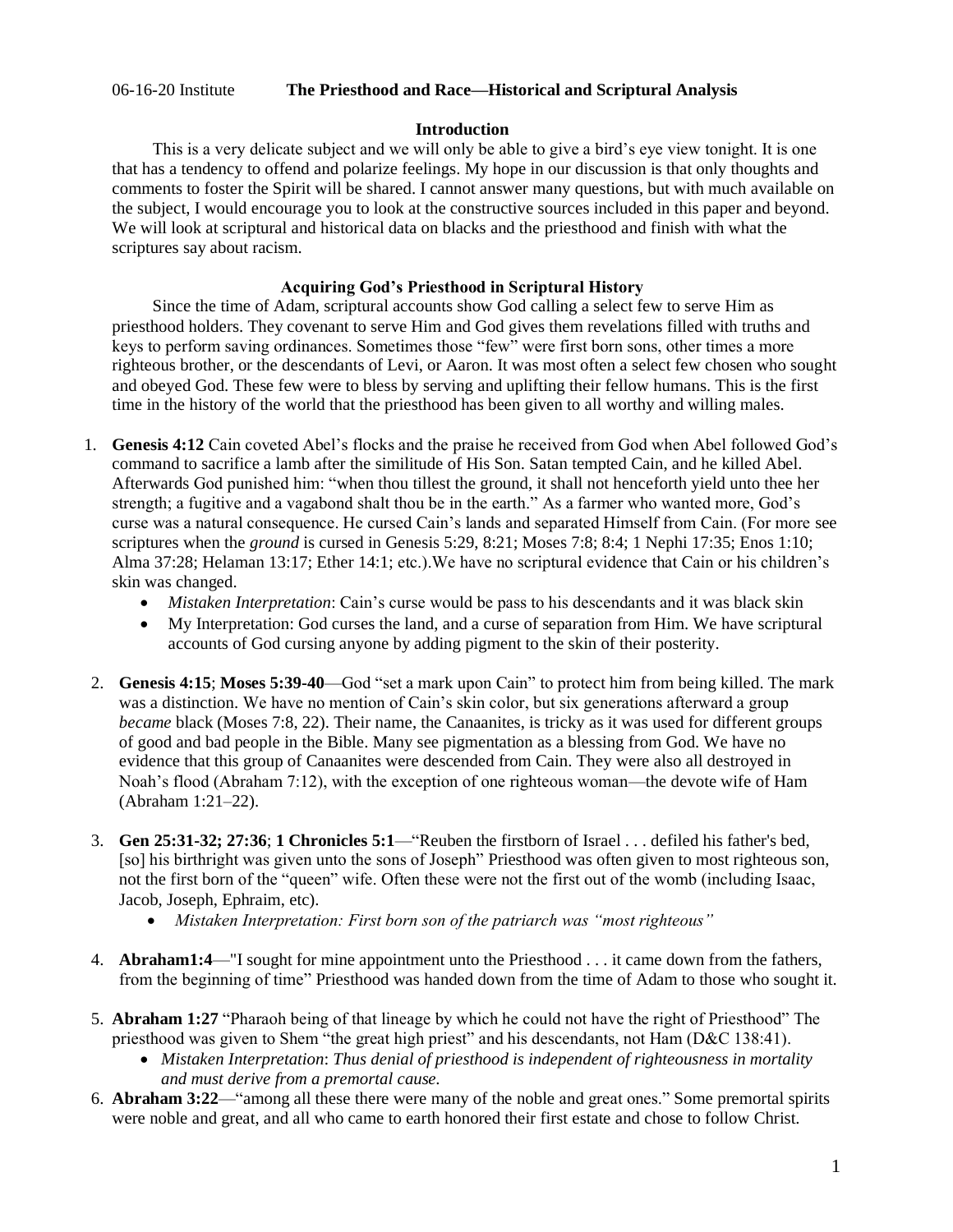- *Mistaken Interpretation*: *Some premortal spirits were less than noble and great. These lesser spirits were sent to earth through the lineage of Cain to experience mortality, but without priesthood.*
- My Interpretation: All who came to earth were valiant and chose to follow our Heavenly Parent's plan and accept Christ as our Leader (Abraham 3:21-26). Also all are judged by their own desires as Article of Faith #2 says: "Man will be punished for his own sins…"
- 7. **Abraham 7:12 "**Enoch continued to call upon all the people, save it were the people of Canaan, to repent."
- 8. **2 Nephi 5:20-25**—"Inasmuch as they will not harken unto thy words they shall be cut off from the presence of the Lord. And behold, they were cut off from his presence. And he had caused the cursing to come upon them, yea, even a sore cursing, because of their iniquity" (2 Nephi 4:6; Alma 17:15, etc.). God placed a "mark" or changed skin color on Laman's followers to separate them or to avoid further apostacy). We have no scripture that says Laman and Lemuel's skin was changed. God cursed them by separating them from His presence. His posterity may have intermarried with those already there with darker skin:
	- *Mistaken Interpretation*—*The "mark" was a darker skin color and the Lamanites' curse*
	- *My Interpretation*—God often separates his people to discourage apostasy (i.e. Tower of Babel). But the L+L curse was their apostasy which separated them from God (Alma 3:14-17).

## **Historical Treatment of Black Americans in the Church and Priesthood**

 Christ restored His Gospel to the earth in 1830 through the Prophet Joseph Smith. Theology was new to the young Prophet Joseph, but God tutored through numerous visitations and revelations regarding implementation and administration of the ordinances of Christ's Church. For at least eleven years Joseph ordained African Americans to the Priesthood.

#### *The Prophet Joseph Smith*

 The prophet was consistently opposed to slavery, and even open to blacks living among whites (which was a radical at that time). When he ran for US President, he presented his plan to free the salves and reimburse the slave owners for their financial investments by using the profits from the sale of public lands (which then could also be used as pay for hired help in the future).

#### *Missouri Neighbors*

 Those that were trying to raise up a city and people of Zion in Missouri, ironically made statements that were anything but God's ideal "of one heart and one mind." Before W.W. Phelps left the church for a season, he and others tried to be politically correct at the time to not offend their neighbors. We have documentation from Missouri that sound prejudice to our ears. In that difficult antebellum environment, for political safety, they printed things using their best judgment, but we see things differently now. Trying to understand the very different cultural times, we are in no place to throw stones at them.

 The problem was twofold. First, as a slave state at that time, there were legal issues for free African Americans inhibiting normal life in Missouri. But most saints felt differently. W.W. Phelps even printed an article entitled: "Free People of Color," in the Jackson County newspaper: *Evening and Morning Star.* The article dealt with the challenge of immigrating saints pouring into Missouri—some of whom included African American converts. The editorial addressed their immigration and said: "So long as we have no special rule in the church as to people of color, let prudence guide."

 Secondly, the Missourians had hard feelings against most Native Americans and wanted their lands. On the other hand, the saints honored them as long-lost diluted ancestors of the Lord's people—from Lehi and Sariah, Ishmael and his wife, the Mulekites, and Jaredites. The Book of Mormon was written to them and they honored them as descendants of Israelites.

 Both of these issues angered the slave holding populations of Independence, MO, and they organized a "Secret Constitution" to run the Mormons out of town. The mob claimed that the saints: "Invite free Negroes and mulattos from other states to become 'Mormons,' and removed and settle among us." In response, the saints published an "extra" or handbill that was filled with untruths and racism. Portions were wrong and unauthorized.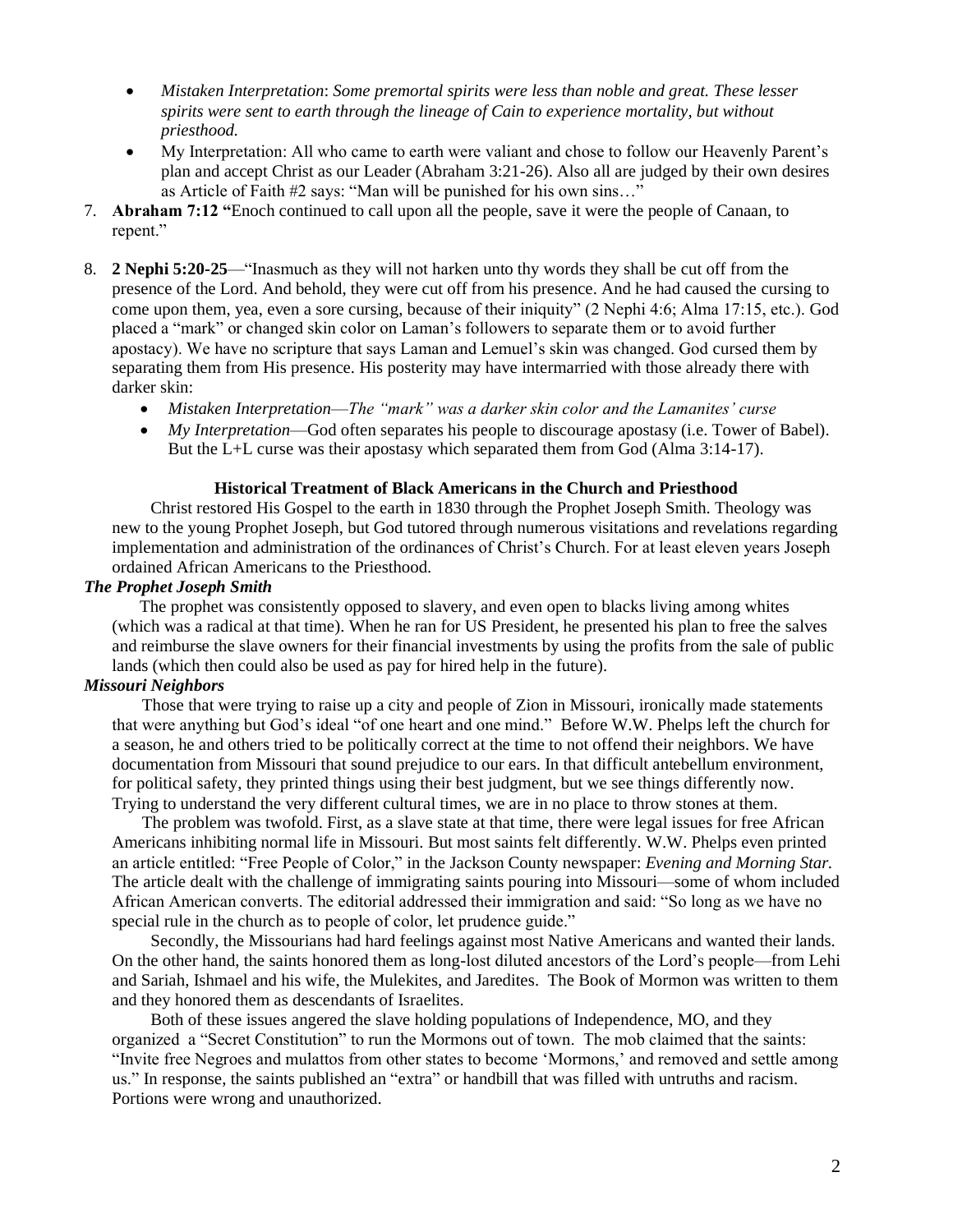Our brethren will find an extract of the law of this state, relative to free people of color, on another page of this paper. Great care should be taken on this point. The Saints must shun every appearance of evil. As to slaves, we have nothing to say; in connection with the wonderful events of this age much is doing towards abolishing slavery, and colonizing the blacks in Africa . . . To be short, we are opposed to having free people of color admitted into the state; and we say, that none will be admitted into the Church; for we are determined to obey the laws.

The statement had no ecclesiastical authorization nor was Joseph aware of it for some time. It appears that a few people, over stepped their bounds and made a poor decision. This affected the future of the church. Meanwhile, up in Kirtland Joseph continued baptizing and ordaining free African Americans. Most of you know the story of Joseph selling his horse for a slave to buy his freedom.

## *Priesthood Ordination of Elijah Able*

 In 1832 Elijah Able, a free African American joined the church in full fellowship. Elijah lived with Joseph and Emma for a period. The same year that the Kirtland Temple was dedicated, his Melchizedeck priesthood ordination papers were signed referring to him as an elder on March 3, 1836. That same year on December 20, 1836, Elijah received his patriarchal blessing from Joseph Sr. On April 4, 1841, Zebedee Coltrin ordained him a Seventy. After he traveled with the saints to Utah he continued to serve in the 3rd quorum of the 70 (*Encyclopedia of Mormonism*). He also served three missions for the Church.

 Elijah worked as a carpenter. In Nauvoo, Joseph Smith appointed him "to the calling of an undertaker" ("Minutes of First Council of Seventy, 1859-1863," 5 Mar. 1879, p. 494, LDS Church Archives). There Able also participated in Baptisms for the Dead (See "Elijah Abel bapt for John F. Lancaster a friend," as contained in Nauvoo Temple Records Book A100, LDS Church Archives). He was present at the bedside when Joseph Sr. died. He attempted to rescue the prophet when arrested in Nauvoo for Missouri difficulties (*History of the Church,* 4:365).

### *Priesthood Ordination of Walker Lewis*

 Although the *Encyclopedia of Mormonism* states that "there is no evidence that Joseph Smith authorized new ordinations in the 1840s." We still have examples of his brother, Apostle William Smith, ordaining a convert of African descent while he served on a mission in Lowell, MA. The convert Walker Lewis, was ordained an elder. Walker remained in the church until at least 1852 when after he visited Utah, he returned to Massachusetts.

#### *1842-1852*

 Most southern Americans felt that Africans were cursed by God. In the church, we don't know when, or why, but somewhere a restriction began against ordaining our saints with African ancestors. Some speculate it happened after the publication of Abraham 1:27, "that lineage by which he could not have the right of Priesthood." But that was a misunderstanding, because we see many descendants of Ham who held the priesthood including—Ephraim!

 There is no known revelation instructing the withholding to begin. Brigham Young began making formal statements on priesthood exclusion from those of African descent in 1849. In 1852, Brigham Young also said that the "time will come when they will have the privilege of all we have the privilege of and more" (*Brigham Young Papers*, Church Archives, 2-5-1852).

 Up until 1862, the Utah Territory allowed slavery. A few southern Mormon converts brought their slaves to Utah. (I do not know that the number, that would be helpful to understand.) On December 3, 1854, Brigham said that the curse of Cain's posterity would be removed after the first resurrection (*Journal of Discourses*, 2:143). The same teachings were understood by many Christians in the USA.

- **Further Study—Scripture Chain**
- Samuel  $16:7$
- $\bullet$  John 8:7
- $\bullet$  John 9:2-3
- John 17:21-22
- 1 Nephi 2:19-24
- 1 Nephi 13:24-29
- 1 Nephi 17:35-38
- 2 Nephi 4:5-6
- 2 Nephi 4:34
- 2 Nephi 5:20-23
- 2 Nephi 26:33
- 2 Nephi 30:5-6
- Alma 3:9-10
- Alma  $3:14$
- Alma 3:18-19
- Alma 17:15
- Alma 23:16-18
- 3 Nephi 2:15-16
- 3 Nephi 13:24
- Mormon 9:6
- $\bullet$  D&C 9:7
- D&C 29:41
- D&C 38:27
- D&C 98:11-12
- D&C 104:14-18
- D&C 108:7
- Abraham 1:26-27
- Abraham 3:22-28
- Moses  $5:36$
- Second Article of Fait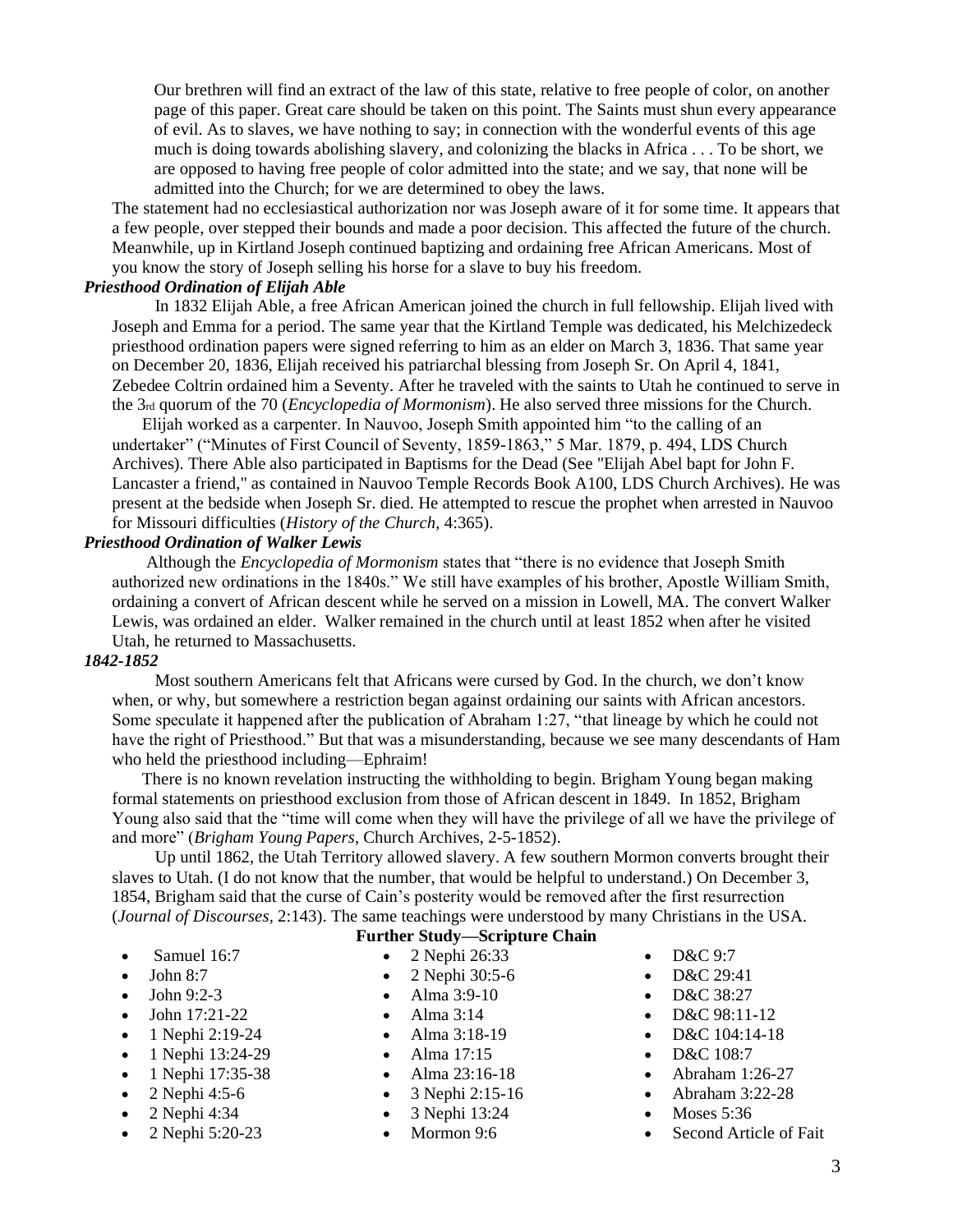#### **What Do the Scriptures Say about Racism?**

 We cannot condone or tolerate racism in any form. The Book of Mormon denounces bigotry: "Wherefore, a commandment I give unto you, which is the word of God, that ye revile no more against them because of the darkness of their skins . . . but ye shall remember your own filthiness" (Jacob 3:9, see 1-10). God commands His disciples to strive for a society without -isms and -ites, a society without rich and poor, a society in which "black and white, bond and free . . . [are all] alike unto God" (2 Nephi 26:33; Alma 11:44; 4 Nephi 1:15-17).

 You may ask, "Why then do we find discriminatory comments about skin color in scripture?" This question has been addressed thoroughly by other colleagues (see "Sources" below). Suffice it to say that scripturally, skin color is not a curse.

 Sometimes in scripture God curses the ground (Genesis 5:29, 8:21; Jacob 3:5; Helaman 13:17; Ether 14:1; etc.). More often, God's curse is the loss of His presence: "Inasmuch as they will not hearken unto thy words they shall be cut off from the presence of the Lord. And behold, they were cut off from his presence. And he had caused the cursing to come upon them, yea, even a sore cursing, because of their iniquity" (2 Nephi 5:20-25; 4:6; Alma 17:15, etc.).

 This is one of the themes of the Book of Mormon: when we are disobedient, we are removed from God's presence. If the wicked repent, the curse of separation from God is removed, and they are welcomed back into God's presence (Alma 23:18). However, sometime after God's initial curse we find the voices in the scripture homogenizing skin color and curse.

 Unfortunately, this interpretation and societal misunderstandings, led to many church statements in amongst the Latter-day Saints, that are laced with cultural racism. For these and all prejudiced views, we need to acknowledge the error and repent until we can love as Jesus does.

 As we strive to become a Zion society—a society where we are "of one heart and one mind, and [dwell] in righteousness; and there [is] no poor among [us]" (Moses 7:18)—we find unity. When the Lord's church is ready to live in righteousness, then our Savior will come to rule and reign (Rev 19:7)

#### **Additional Sources:**

[\\*https://www.churchofjesuschrist.org/study/manual/gospel-topics/race-and-the-priesthood?lang=eng](https://www.churchofjesuschrist.org/study/manual/gospel-topics/race-and-the-priesthood?lang=eng) \*"Revelation: 'A Continuous Melody and a Thunderous Appeal,'" *Teachings of Presidents of the Church: Spencer W. Kimball,* chp 22.

[\\*https://speeches.byu.edu/talks/bruce-r-mcconkie/alike-unto-god/](https://speeches.byu.edu/talks/bruce-r-mcconkie/alike-unto-god/) "Forget everything that I [Elder McConkie] have said, or what President Brigham Young or President George Q. Cannon or whomsoever has said in days past that is contrary to the present revelation. We spoke with a limited understanding and without the light and knowledge that now has come into the world."

[\\*https://www.fairmormon.org/conference/august-2015/rethinking-the-mormon-racial-story](https://www.fairmormon.org/conference/august-2015/rethinking-the-mormon-racial-story)

[\\*https://www.fairmormon.org/conference/august-2003/the-lds-church-and-the-race-issue-a-study-in](https://www.fairmormon.org/conference/august-2003/the-lds-church-and-the-race-issue-a-study-in-misplaced-apologetics)[misplaced-apologetics](https://www.fairmormon.org/conference/august-2003/the-lds-church-and-the-race-issue-a-study-in-misplaced-apologetics)

[\\*https://www.fairmormon.org/conference/august-2003/the-charge-of-racism-in-the-book-of-mormon](https://www.fairmormon.org/conference/august-2003/the-charge-of-racism-in-the-book-of-mormon) [\\*https://www.fairmormon.org/answers/Mormonism\\_and\\_racial\\_issues/Blacks\\_and\\_the\\_priesthood/Repudiate](https://www.fairmormon.org/answers/Mormonism_and_racial_issues/Blacks_and_the_priesthood/Repudiated_ideas#Mormonism_and_the_.22curse_of_Cain.22) [d\\_ideas#Mormonism\\_and\\_the\\_.22curse\\_of\\_Cain.22](https://www.fairmormon.org/answers/Mormonism_and_racial_issues/Blacks_and_the_priesthood/Repudiated_ideas#Mormonism_and_the_.22curse_of_Cain.22)

[\\*https://www.fairmormon.org/answers/Mormonism\\_and\\_racial\\_issues/Blacks\\_and\\_the\\_priesthood#The\\_prie](https://www.fairmormon.org/answers/Mormonism_and_racial_issues/Blacks_and_the_priesthood#The_priesthood_ban) [sthood\\_ban](https://www.fairmormon.org/answers/Mormonism_and_racial_issues/Blacks_and_the_priesthood#The_priesthood_ban)

[\\*https://www.fairmormon.org/answers/Mormonism\\_and\\_racial\\_issues/Blacks\\_and\\_the\\_priesthood/Repudiate](https://www.fairmormon.org/answers/Mormonism_and_racial_issues/Blacks_and_the_priesthood/Repudiated_ideas#Mormonism_and_the_concept_that_some_were_.22neutral.22_in_the_.22war_in_heaven.22) [d\\_ideas#Mormonism\\_and\\_the\\_concept\\_that\\_some\\_were\\_.22neutral.22\\_in\\_the\\_.22war\\_in\\_heaven.22](https://www.fairmormon.org/answers/Mormonism_and_racial_issues/Blacks_and_the_priesthood/Repudiated_ideas#Mormonism_and_the_concept_that_some_were_.22neutral.22_in_the_.22war_in_heaven.22)

• *Revelations on the Priesthood*, published by BYU Studies;

https://byustudies.byu.edu/showTitle.aspx?title=8861 (complete text available online.) "This collection of writings explores the revelatory nature of authority in the Church, beginning with the restoration of priesthood authority and keys through the ministering of angels and including the 1978 revelation on priesthood. . . . The middle portion of the book addresses the 1978 revelation on priesthood in great detail. Ronald K. Esplin gives circumstantial historical evidence that the priesthood denial to members of black African descent did not originate with [Brigham Young,](https://byustudies.byu.edu/Profile/BrighamYoung.aspx) but likely had its roots in Nauvoo prior to [Joseph](https://byustudies.byu.edu/Profile/JosephSmith.aspx)